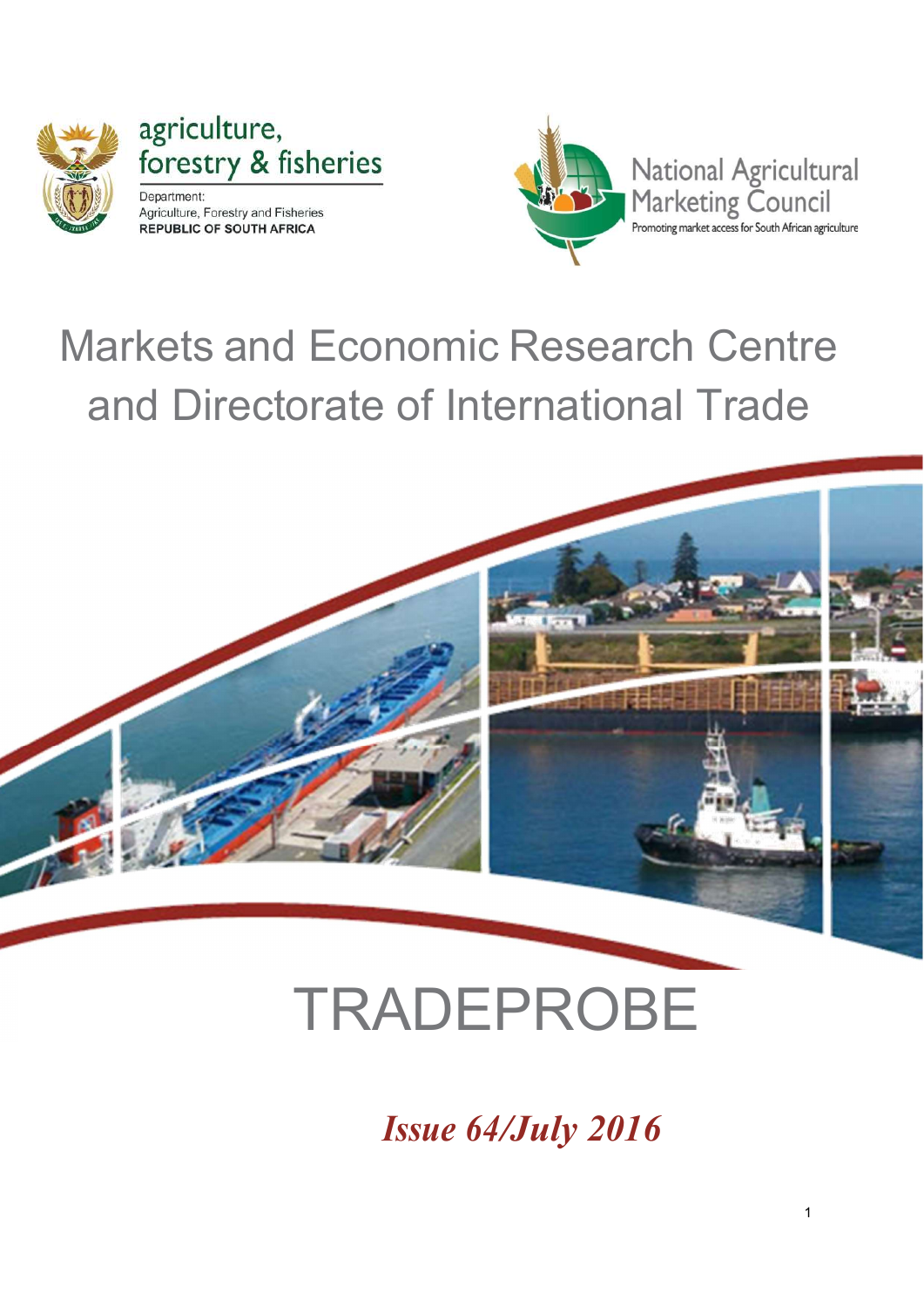This issue of the TradeProbe covers the following topics:

 $\triangleright$  Trade profile of natural honey (HS code 0409)

 $\triangleright$  Trade profile of South Africa's oilcake (HS code 2306)

 $\triangleright$  Product profile for whey (HS code 040410) in South Africa

 Profile of South Africa's trade in oranges with Nigeria, Angola, Cameroon, Egypt and Kenya

 Analysis of South Africa's agricultural imports since the introduction of the Agreement on Agriculture (AoA)

#### TRADE PROFILE FOR NATURAL HONEY (HS CODE 0409)

Natural honey is made by honeybees from the nectar they collect from flowers. The nectar itself is a sweet liquid produced by flowering plants to attract insects helpful in pollination. Furthermore, honey contains much less moisture than the original nectar. The honeybees naturally break down the sweet liquid into simple sugars and store it in honeycombs. The unique design of the honeycomb, coupled with the constant fanning by the bees' wings favour the occurrence of evaporation, thereby creating the thick, sweet liquid we know as honey. Honey is mainly used in cooking and baking, as a spread on bread, and as an additive in many beverages, such as tea, and as a sweetener in some commercial beverages. Honey consumption has some health benefits.

Although honey is known to be produced throughout South Africa, it is mostly produced in the Free State and KwaZulu-Natal provinces. The industry comprises of commercial, smallholder and hobbyist beekeepers. There are about 105 000 beehives in South Africa (SABIO, 2016). The purpose of the article is to analyse the trade performance of natural honey in the world and South Africa.

#### World trade in natural honey

Table 1 presents the top ten global exporters of natural honey in 2015, expressed in value terms. The top ten exporters accounted for 62.1 % of world exports. China was the leading exporter with 12.3 % share of world exports, followed by New Zealand and Argentina, accounting for 8.5 % and 7.0 % of the value of honey exports respectively. Table 1 also shows that world exports have been increasing, and that South Africa registered a 0.05 % share of world exports, ranked 57th in the world, and in 2014/2015 her export growth rate was 100 % (i.e. doubled).

#### Table 1: World's leading exporters of natural honey

|                  | <b>Exported value</b><br>(R' Billion) |      | Growth<br>value (%) | Share<br>(%) |
|------------------|---------------------------------------|------|---------------------|--------------|
| <b>Exporters</b> | 2014<br>2015                          |      | 2014/2015           | 2015         |
| World            | 25.6                                  | 29.8 | 16.4                | 100          |
| China            | 2.8                                   | 3.7  | 32.1                | 12.3         |
| N Zealand        | 1.8                                   | 2.5  | 38.8                | 8.5          |
| Argentina        | 2.2                                   | 2.1  | $-4.5$              | 7.0          |
| Mexico           | 1.6                                   | 2.0  | 25                  | 6.6          |
| Germany          | 1.6                                   | 1.8  | 12.5                | 5.9          |
| India            | 0.8                                   | 1.5  | 87.5                | 5.2          |
| Viet Nam         | 1.4                                   | 1.4  |                     | 4.7          |
| Spain            | 1.3                                   | 1.3  | O                   | 4.3          |
| Ukraine          | 1.0                                   | 1.2  | 20                  | 4.5          |
| Belgium          | 0.8                                   | 1.1  | 37.5                | 3.4          |
| SΑ               | 0.01                                  | 0.02 | 100                 | 0.05         |

Source: ITC, TradeMap (2016)

Table 2 shows the top ten global importers of natural honey in 2015. World imports of natural honey grew by about 17 %, reaching R29.5 billion in 2015, with the leading top ten importers accounting for 72.45 %. The United States of America (USA), Germany and the United Kingdom (UK) are the top three importers, representing 26.16 %, 13.71 % and 5.60 % respectively. There are no African countries among the top ten importers. Furthermore, the data reveal that Japan and China impose high tariff rates (20.5 % and 18.7 %, respectively) on natural honey imports. South Africa's imports represent a 0.2 % share in world imports of natural honey and she ranks 43rd of all global importers.

Table 2: World's leading importers of natural honey

|                  | <b>Imported value</b><br>(R' Billions) |       | Growth<br>value (%) | <b>Share</b><br>$(\% )$ |
|------------------|----------------------------------------|-------|---------------------|-------------------------|
| <b>Importers</b> | 2014                                   | 2015  | 2014/2015           | 2015                    |
| World            | 25.17                                  | 29.35 | 16.59               | 100                     |
| USA              | 6.30                                   | 7.68  | 21.80               | 26.16                   |
| Germany          | 3.49                                   | 4.02  | 15.43               | 13.71                   |
| UK               | 1.44                                   | 1.64  | 14.40               | 5.60                    |
| France           | 1.67                                   | 1.61  | $-3.46$             | 5.50                    |
| Japan            | 1.30                                   | 1.49  | 14.67               | 5.08                    |
| <b>Belgium</b>   | 0.85                                   | 1.15  | 35.98               | 3.92                    |
| Italy            | 0.99                                   | 1.07  | 8.61                | 3.65                    |
| China            | 0.63                                   | 0.95  | 49.39               | 3.23                    |
| Spain            | 0.66<br>0.92                           |       | 39.30               | 3.14                    |
| Saudi Arabia     | 0.94                                   | 0.72  | $-23.11$            | 2.46                    |
| SΑ               | 0.04                                   | 0.05  | 24.56               | 0.17                    |

Source: ITC, TradeMap (2016)

#### South Africa's trade in natural honey

**Figure 1** shows the trade trends of natural honey in South Africa over the past five years. In 2015, South Africa's imports and exports were valued at R47 million and R11 million, respectively. The TradeMap database reveals that South Africa imported more natural honey than she exported (and is thereby a net importer of natural honey). Although exports were not stable, imports have been increasing at a much faster rate than exports, resulting in a negative trade balance.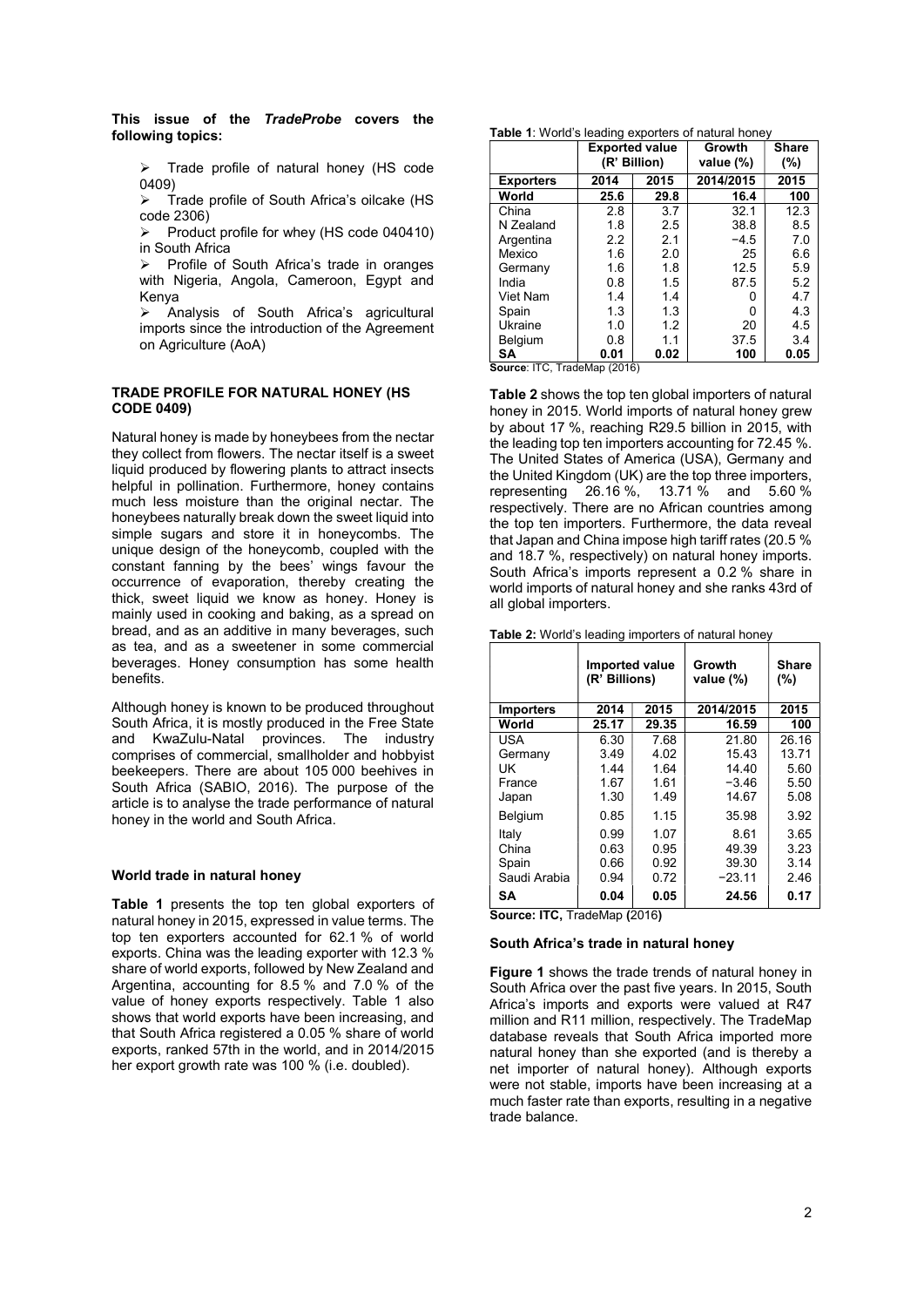

Figure 1: Exports, imports and trade balance Source: Own calculations; TradeMap (2016)

Figure 2 presents leading export destinations for South Africa's natural honey in 2015. Namibia, Botswana and China were the main markets for South Africa's natural honey exports. It is clear that most of South Africa's natural honey exports go to African countries. This may be attributed to the customs union to which these countries subscribe (except for China and Zimbabwe). This allows free movement of all products among themselves. Collectively, the above-mentioned countries accounted for over 79.7 % of South Africa's natural honey exports.



Figure 2: Main markets for South Africa's natural honey exports.

Source: Own calculations based on statistics from TradeMap (2015)

Table 3 shows the leading suppliers of natural honey to South Africa in 2015. China was the largest supplier of natural honey to South Africa, with the share of 98.84 % in 2015. This could be attributed to the fact that China was the world's leading exporter of natural honey in 2015, and had a 113.15 % growth rate in export value from 2010 to 2015. Malaysia, New Zealand and Zambia were among the top five suppliers of natural honey, with shares of about 0.5 %, 0.32 % and 0.30 % respectively.

|                 | Imported<br>value (R<br>million) |      | Growth<br>value (%) | <b>Share</b><br>(%) |  |
|-----------------|----------------------------------|------|---------------------|---------------------|--|
| <b>Supplier</b> | 2010<br>2015                     |      | 2010/2015           | 2015                |  |
| World           | 24                               | 47   | 96.29               | 100                 |  |
| China           | 21.3                             | 46.5 | 117.96              | 98.8                |  |
| Malaysia        | 0.00                             | 0.2  | 0.00                | 0.5                 |  |
| N Zealand       | 0.00                             | 0.2  | 0.00                | 0.3                 |  |
| Zambia          | 0.00                             | 0.1  | 0.00                | 0.3                 |  |
| Italy           | 1.2                              |      | 0.00                | 0.1                 |  |

Source: ITC, TradeMap (2016)

#### Conclusion

We can thus conclude that natural honey is mainly imported from Asian countries. South Africa is a net importer of natural honey and she ranks 57th of all exporters. The largest proportion of South Africa's natural honey is exported to SACU member countries, probably due to duty free market access granted to a number of products for subscribing members. South Africa's natural honey exports and imports have risen sharply in the past five years. South Africa should take advantage of the increasing global demand for natural honey and expand her production and export base, especially on the African continent.



Author: Lucius Phaleng is a trade research intern at the National Agricultural Marketing Council. He can be contacted at LPhaleng@namc.co.za or (012) 341 1115

#### TRADE PROFILE OF SOUTH AFRICA'S OILCAKE (HS CODE 2306) 26%

Oilcake is the solid remains obtained from oilseeds after extraction of the oil. Oilcake is mainly used as feed and the major oil seeds used include soybeans, peanuts, flaxseed (linseed), rapeseed, cottonseed, coconuts (copra), oil palm, and sunflower seeds. In the case of cottonseed and peanuts, the woody hulls and shells are first removed before processing. This article provides a reflection on South Africa's trade pattern for the different forms of oilcakes.

Overall. Figure 3 shows that South Africa is a net importer of oilcake. Oilcake imports were highest in 2012, with an estimated value of US\$ 70.5 million while the highest export revenue was received in 2013 (US\$ 7.8 million). The net import trend of oilcake in South Africa may not necessarily be associated with price fluctuations but rather with the relatively small quantities exported as compared to what is imported.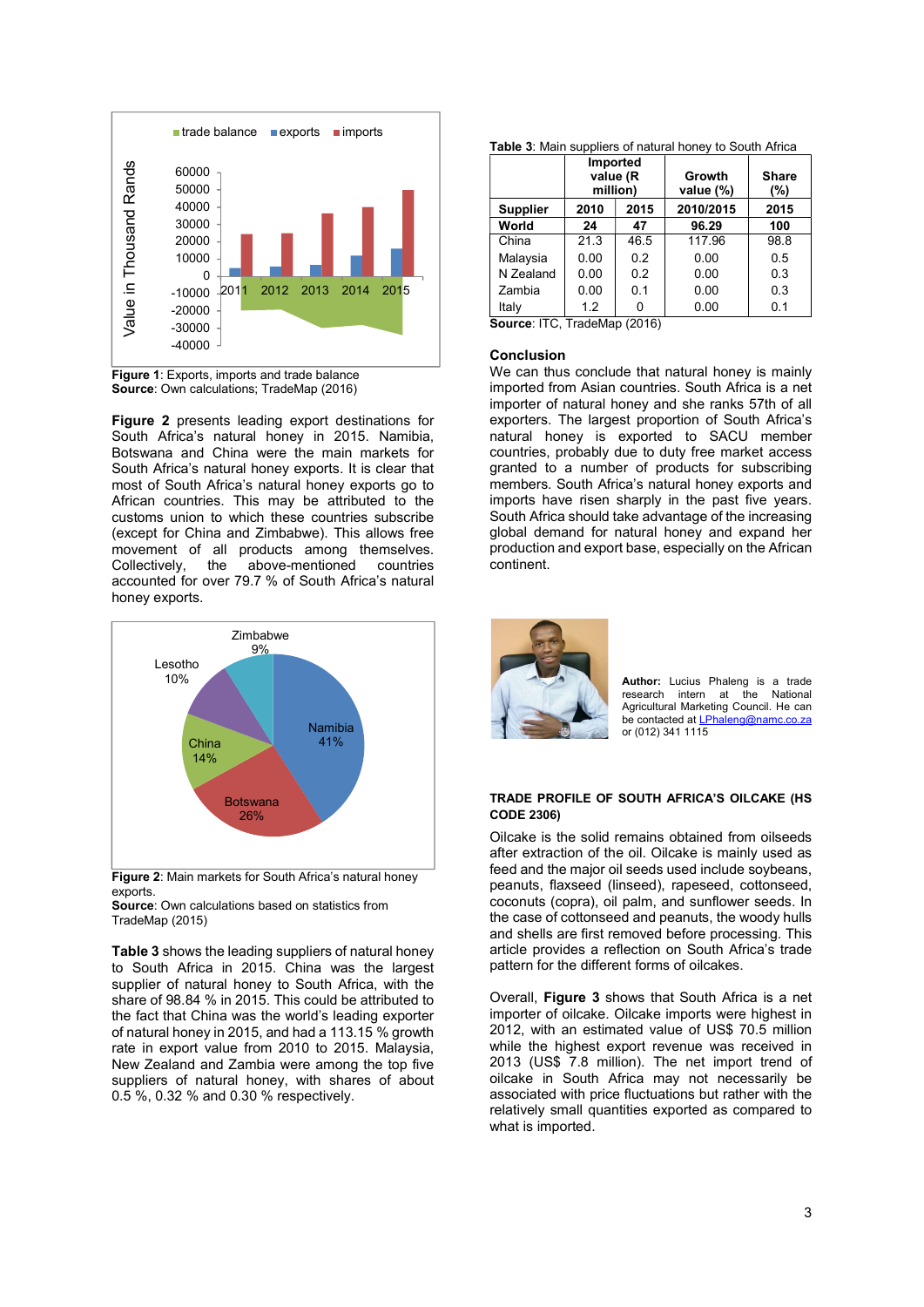

Figure 3: South Africa's exports, imports and trade balance in oilcake (2306) Source: TradeMap (2016)

Figure 4 clearly illustrates that exports fetch more money per ton than imports. Furthermore, it is also evident that after 2013, as South Africa increased her export quantities, the value of net imports reduced by over 60 % by the end of 2015.



quantities Source: TradeMap (2016)

South Africa's oilcake exports are mainly destined for

-

African countries, as shown in Table 4, while imports mainly come from Argentina, accounting for about 50 % share of oilcake imports into the country, followed by Zambia  $(10.2 \%)$  (see Table 5).

Table 4: South Africa's top 10 export destinations of oilcake by market share (%)

| 66Im | 201 | 201 | 201 | 201 | 201 | 201 |
|------|-----|-----|-----|-----|-----|-----|
|      | u   |     |     | v   |     | э   |

| Swaziland       | 47 | 23 | 17             | 21 | 18 | 23   |
|-----------------|----|----|----------------|----|----|------|
| Lesotho         | 5  | 8  | 5              | 8  | 14 | 20   |
| Namibia         |    | 8  | 10             | 18 | 12 | 19   |
| Zimbabwe        |    | 3  | 10             | 39 | 32 | 16.5 |
| Saudi           |    |    | ი              | ი  |    | 10   |
| Arabia          | 30 | 35 | 50             | 11 | 20 | 10   |
| <b>Botswana</b> |    |    | ი              | ი  |    |      |
| Egypt           | 5  | 10 | 4              |    | 3  |      |
| Mozambig        |    | 2  | $\overline{2}$ | 2  |    |      |
| ue              | n  | 0  | ი              | ი  |    |      |
| <b>DRC</b>      |    |    |                |    |    |      |
| Angola          |    |    |                |    |    |      |

Source: TradeMap (2016)

Over the years, Swaziland has remained a key export destination for South Africa's oilcake after Botswana, which is exhibiting a declining trend in the market share of the product.

Table 5: South Africa's top 10 suppliers of oilcake (HS 2306) by market share

| <b>Exporters</b> | 2010 | 2011 | 2012 | 2013 | 2014 | 2015 |
|------------------|------|------|------|------|------|------|
| Argentina        | 35.7 | 45.1 | 46.1 | 39.1 | 30.4 | 49.7 |
| Zambia           | 4.5  | 2    | 3.7  | 3.3  |      | 10.2 |
| India            | 7.7  | 16.5 | 4.8  | 8.7  | 9.1  | 9.2  |
| Malawi           | 0.4  | 1.2  | 4.2  | 5.7  | 8.2  | 8.1  |
| Zimbabwe         | 21.4 | 22.6 | 24.6 | 20.8 | 14.2 | 6.7  |
| <b>Benin</b>     | 9    | 3.4  | 2    | 5.5  | 12   | 6.1  |
| Mozambique       | 2.9  | 1.8  | 17   | 1.2  | 2.8  | 2.8  |
| Nigeria          | 0    | 0.3  | 0.7  | 0.6  |      | 1.9  |
| <b>USA</b>       | 0.1  | 0    | 0    |      | U    | 1.7  |
| China            | 0.3  | 1.1  | 0.5  | 0.6  | 1.4  | 1.5  |

Source: TradeMap (2016)

<sup>30000</sup> 5 A detailed analysis at HS 6-digit level reveals that 20000  $\geq$  20000  $\geq$  South Africa is a net importer of the different forms of 10000  $\frac{3}{2}$  | oilcakes<sup>1</sup> except for oilcake and other solid residues  $\overline{0}$   $\overline{0}$  (23064) and linseed oilcake (230620) while she neither exports nor imports maize germ oilcake and solid residues (230670). Figure 5 shows that South 2001 2003 2005 2007 2009 2011 2013 2015 Africa largely exports sunflower oilcake, cottonseed oilcake and vegetable oilcake.



Figure 5: South Africa's export trends for the various forms of oilcake Source: Trade Map, 2016

Sunflower oilcake is mainly exported to Swaziland, Lesotho, Zimbabwe, Namibia, Botswana,

still is a net importer of soya bean oil-cake but with a declining trend. Net imports of soya bean oil cake declined by 64% from US\$ 341.2 million in 2011 to US\$ 122.8 million in 2015.

 $1$  Despite the fact that soya bean oil-cake (23049) does not fall under the tariff heading (2306) discussed in this article, due to its significance in the manufacture of animal feeds. it is worthwhile to mention that South Africa has been and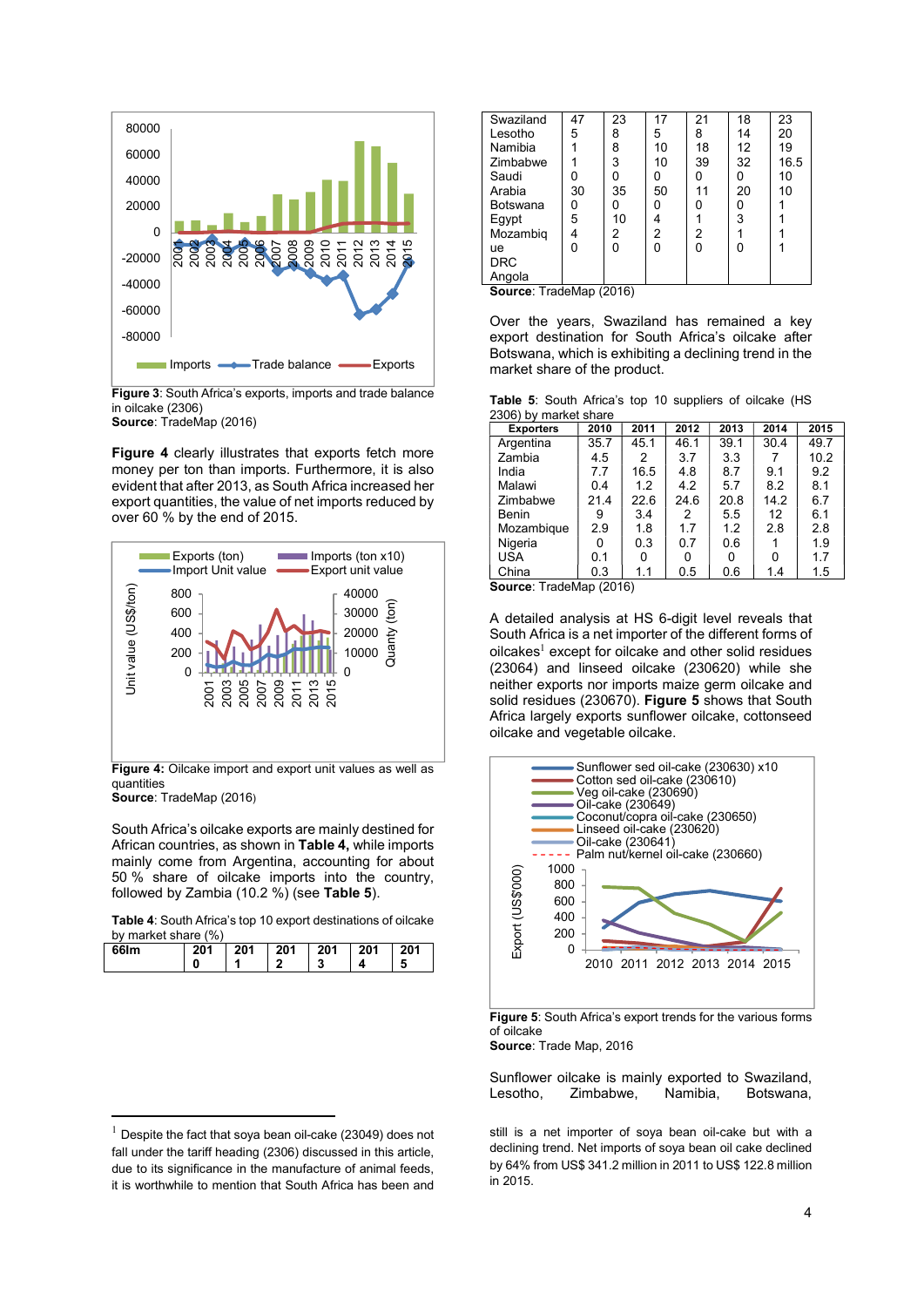Mozambique and the Democratic Republic of Congo, while cottonseed oilcake goes to Saudi Arabia, Botswana, Zimbabwe, Malawi and Malaysia. Similarly, sunflower oilcake is the main oilcake imported into the economy, followed by palm nut oilcake (see Figure 6). Sunflower oilcake is sourced from Argentina and the United States of America, while palm nut oilcake is imported from Nigeria, Malaysia and Ghana, in that order of importance.



Figure 6: South Africa's import trends for the various forms of oilcake

Source: Trade Map, 2016

In conclusion, South Africa is generally a net importer of oilcake (2306) and sunflower oilcake (230630) is the major type of oilcake traded, followed by vegetable oilcake and cottonseed oilcake among others. Swaziland, Lesotho, Namibia, Zimbabwe and Saudi Arabia are the major destinations for oilcake exports, while imports are mainly obtained from Argentina, Zambia, India and Malawi, among other countries. Policy-wise, it is desirable to boost sunflower production so as to minimise imports.



Author: Dr Moses H. Lubinga is a Senior Economist for Trade Research at the National Agricultural Marketing Council. His research work focuses on trade policy analysis and modelling.<br>He can be contacted at He can be contacted at<br>Hubings@name.co.73 or  $\pm$ 27 (0) 12 o.za or +27 (0) 12 341 1115

#### PRODUCT PROFILE FOR WHEY (HS CODE 040410) IN SOUTH AFRICA

Whey is the watery part of milk that remains after the formation of curds. Whey consists of a mixture of globular proteins forming milk. It can be extracted from casein in milk or formed as a by-product of cheese production. The dry whey or whey powder is regarded as a high quality nutritional supplement for the human body. It contains all nine essential amino acids and is low in lactose content. Hence, it is considered to have complete protein. The health benefits include lowering cholesterol, improving immune response in children with asthma, lowering blood pressure and reducing risk of cardiovascular disease.

South Africa has shown an increased production of whey powder. Between 2003 and 2008, whey powder production increased at a 12.7 % growth rate (see Figure 7). However, production decreased by 0.9 % from 2008 to 2009 and thereafter it experienced a constant level of production, i.e. 2 328 tons from 2009 to 2013. South Africa has also shown an increasing trend in cheese production for the past ten years. This indicates that there is potential to increase whey powder production (IDC, 2016).



Figure 7: Total production for whey powder Source: FAOSTAT, 2016

#### South African trade analysis for whey powder

South Africa's total imports for whey powder amounted to R310 million in 2015, equivalent to 0.76 % of the total world imports. Figure 8 indicates the markets supplying whey powder imported by South Africa in 2014 and 2015. France is the leading supplier of whey to South Africa, with an estimated value of R145.8 million in 2015. This accounted for a share of 47 % of South Africa's whey powder imports. Among the top three main suppliers, the USA commands a 15 % share while Germany accounts for a 13.8 % share.

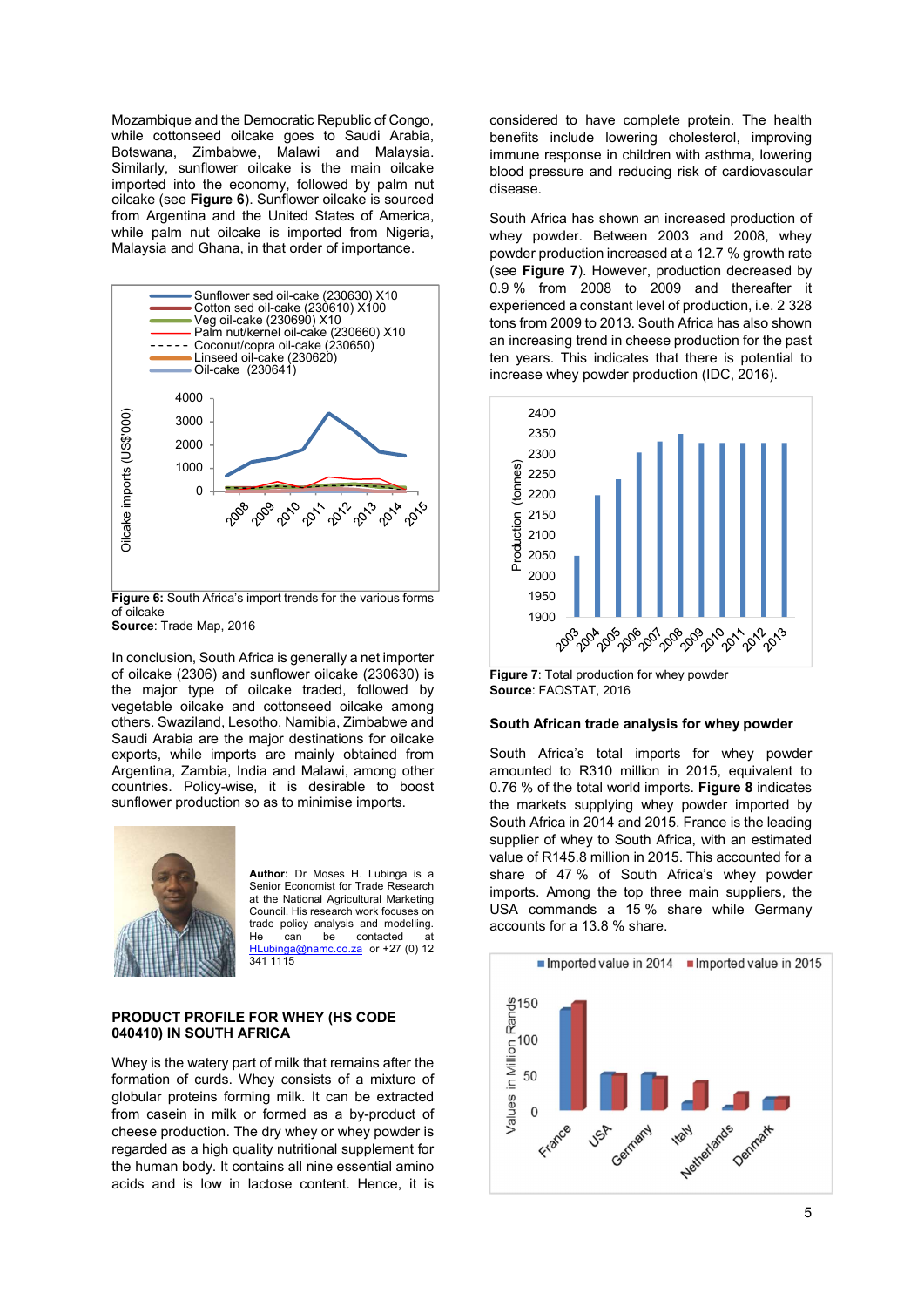Figure 8: Main suppliers of whey powder imports for South Africa

Source: Trade map, 2015

In 2015, South Africa's whey exports represented a 0.2 % share of world exports, valued at R36 million. Figure 9 shows the top six export markets for whey. Japan was the main market, importing a value of R6.96 million in 2014 and R28.9 million in 2015, followed by Zambia and Malawi, with an export value of R3.7m and R1.8m in 2015, respectively.



Figure 9: Main destinations for South Africa's whey exports Source: TradeMap, 2016

Figure 10 highlights the total dry whey trade performance between 2009 and 2015. In 2013, 2014 and 2015, total whey exports amounted to a value of R31.6 million, R22.3 million and R36.1 million respectively. Total imports for the product amounted to a value of R294 million, R283 million and R310 million respectively. It can be deduced from these results that South Africa is a net importer of whey powder. The shortage is compounded by the current drought, where food inflation is affecting povertystricken areas, and import tariffs are associated with the increase in the prices of the imports of whey products. Thus, it is necessary either that substitutes be found or that production efficiencies be improved.



Figure 10: Total imports and exports for whey powder Source: Trade Map, 2016

Conclusion and recommendations

It is observed that whey powder production in South has consistently declined and the economy relies on imports in order to meet domestic demand. This indicates that local whey production does not meet the demand for the product. The production gap reflects the need for technical and strategic intervention, informed by empirical investigation. Without investigation, imports will continue to increase with a dire price inflation of whey products and this could become unaffordable to many South Africans in the long run. Therefore, models should be developed that may be instrumental in increasing domestic production or that seek for product substitution.



Author: Ms Thulisile Khoza is an Economist at the National Agricultural Marketing Council. Her research work focuses on Market Access for Smallholder farmers. She can be reached at TKhoza@namc.co.za or +27 (0) 12 341 1115. This article was co-

authored by Prof Victor Mmbengwa, Manager at the Smallholder Market Access Unit. He can be reached at VMmbengwa@namc.co.za or +27 (0) 12 341 1115.

#### PROFILE OF SOUTH AFRICA'S TRADE IN ORANGES WITH NIGERIA, ANGOLA, CAMEROON, EGYPT AND KENYA

South Africa's diverse weather and climatic conditions enable the country to cultivate and produce a variety of fruits. The country is known globally as a producer and exporter of citrus, deciduous and subtropical fruits. In terms of gross value, the citrus industry is the third largest agricultural industry after deciduous fruits and vegetables. Figure 11 shows South Africa's orange production between 2000 and 2015. The production of oranges has shown instability in terms of growth over the years considered in this article. In 2015, orange production amounted to 1.6 million, with a decline of 6 % from the previous year. Oranges were the largest exported quantity of citrus fruit, contributing a share of 6.8 % of South Africa's Trade balance Exported value agricultural exports to the world (TradeMap, 2015). However, the purpose of this article is to highlight the composition of orange exports to Nigeria, Angola,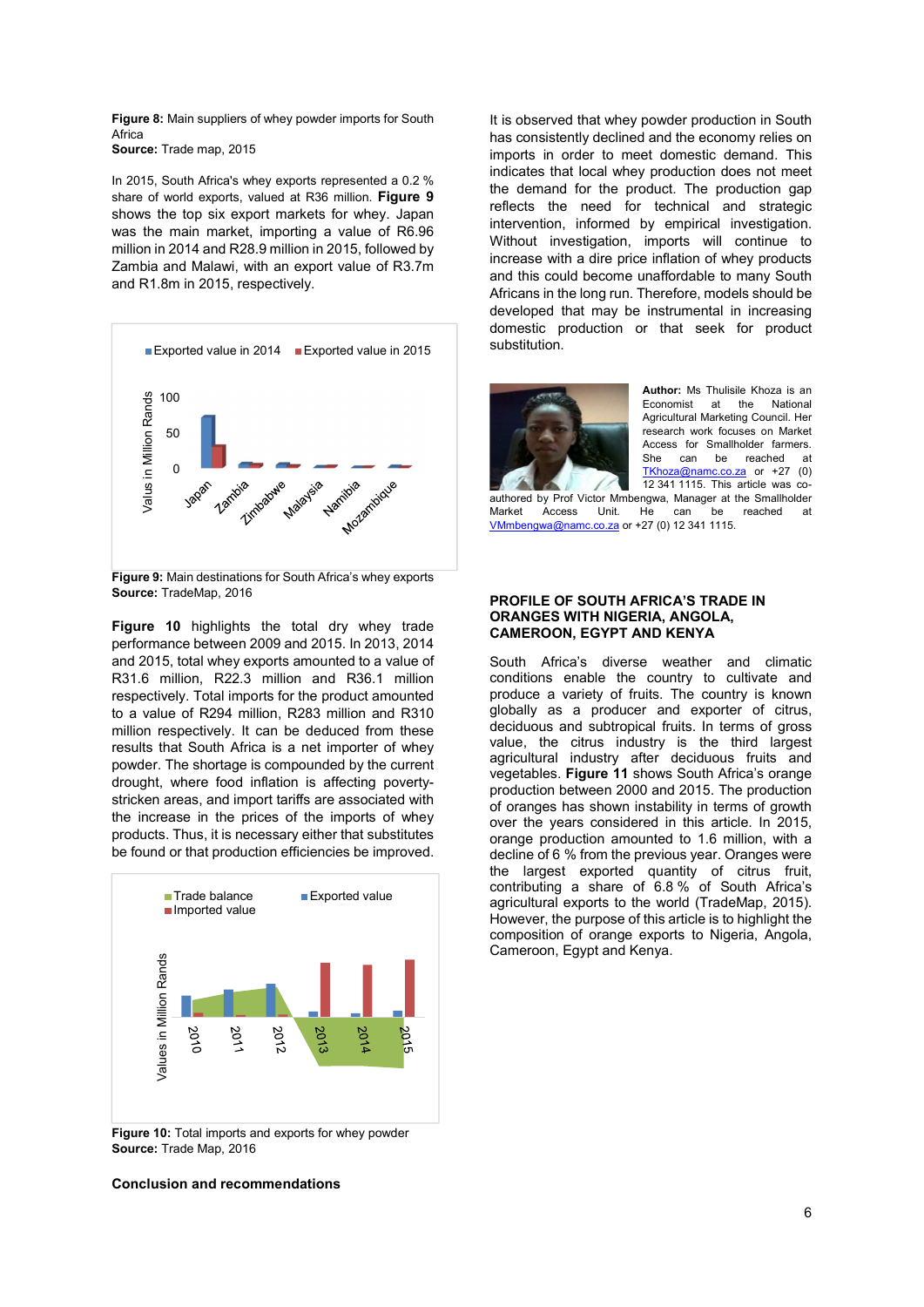

Source: FAO & TradeMap (2016)

Table 6 (see Appendix A) highlights the top ten leading destinations of South Africa's oranges, including the values of those to Nigeria, Angola, Cameroon, Egypt, and Kenya. The Netherlands has been the top importer of South Africa's oranges for the past five years in succession, with exports valued at about R 1.4 million in 2015. The second highest destination for South African oranges is the United Arab Emirates (UAE), followed by Saudi Arabia, accounting for R7.1 million and R5.5 million respectively in 2015. In 2015, Asia dominated the market destinations for oranges, accounting for 34 %, followed by the EU market at 29 %, and lastly North America (9 %), amongst others. The level of protection for the top five destinations for South Africa's oranges ranges from 0 % to 15.96 %.

South Africa does not supply as many oranges to the African market compared to other markets (see Table 6 in Appendix A), as most of her exports depict small monetary values. It is important to note that the level of protection from the African market is substantial, ranging from 20 % for Nigeria to 50 % in the case of Angola (see Table 6 in Appendix A).

Table 7 (see Appendix A) illustrates the top ten suppliers of oranges to South Africa, in monetary terms, including Nigeria, Angola, Cameroon, Egypt, and Kenya. It is clear that South Africa is not a large importer of oranges with a total value of imports at from the world R50 million in 2015 (South Africa's reimports inclusive). The second largest supplier of oranges was Swaziland, followed by Spain, China, and Egypt, with import values of R11 million, R3.4 million, R1.8 million, and R1.1 million respectively. The African market is not a prominent trade market supplying oranges to South Africa.

#### Orange trade analysis for Nigeria

Figure 12 shows the leading suppliers of oranges to Nigeria from 2010 to 2014. South Africa has been the leading exporter of oranges to Nigeria over the years, with the highest export value of R7.2 million in 2011. South Africa was followed by Egypt in 2014 (R455 thousand). South Africa's orange exports to Nigeria have seen an irregular trend, with a sharp decrease between 2011 and 2012 and a significant increase between 2012 and 2013.



Figure 12: Nigeria's top suppliers of oranges Source: TradeMap (2016) Orange trade analysis for Angola

The TradeMap database indicates that Angola does not export any oranges but is rather a net importer. Table 8 shows the main suppliers of oranges into Angola. Angola only sourced oranges from the world between 2004 and 2006. In 2006, Angola imported oranges worth R8.8 million from the rest of the world, and all was sourced from South Africa (R7.6 million) and Morocco (R 1.3 million). During these years, South Africa was the leading exporter of oranges to Angola. Oranges worth R4.7 million, R6.1 million, and R7.6 million were supplied by South Africa in 2004, 2005, and 2006, respectively. The second highest supplier was Morocco with oranges valued at R0.358 million, R0.848 million, and R1.2 million in 2004, 2005 and 2006 in that order. Other suppliers included Brazil, France, and Portugal, but their supply was very inconsistent.

| <b>Table 8:</b> Main sources of imports of oranges for |
|--------------------------------------------------------|
| Angola from 2004 to 2006 (R'000)                       |

| <b>Exporters</b>   | 2004    | 2005    | 2006    |
|--------------------|---------|---------|---------|
| World              | 6 1 2 6 | 7 506   | 8836    |
| South Africa       | 4731    | 6 0 4 4 | 7583    |
| Morocco            | 358     | 848     | 1 2 5 4 |
| Brazil             | 77      | 32      |         |
| France             | 6       |         |         |
| <b>Netherlands</b> | 141     |         |         |
| Portugal           | 813     | 13      |         |
| USA                |         | 563     |         |

Source: TradeMap (2016)

### Orange trade analysis for Cameroon

Table 9 indicates the top six leading suppliers of oranges to Cameroon from 2010 to 2014. Cameroon does not export oranges and is therefore a net importer from the rest of the world. In 2014, Cameroon imported oranges valued at R1.7 million, South Africa was the leading exporter, with an estimated value of R0.66 million in 2014, followed by Egypt, Spain, Morocco, and Nigeria, with values of R0.531 million, R0.227 million, R0.141 million, and R0.108 million, respectively. Remarkably, South Africa's orange exports to Cameroon exhibited an increasing trend through the period under review.

Table 9: Main suppliers of oranges to Cameroon, 2010– 2014 (R'000)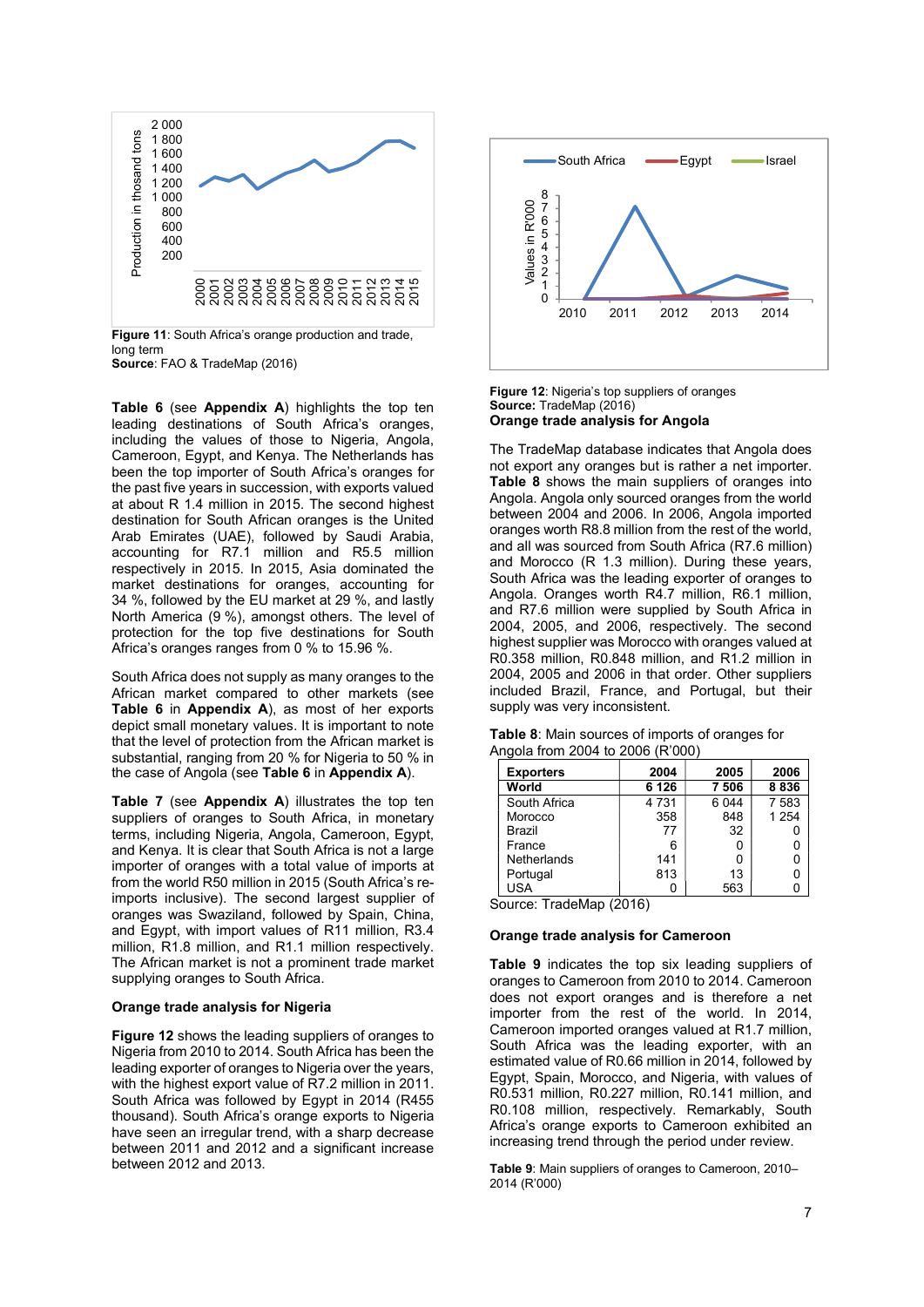| <b>Exporters</b> | 2010 | 2011 | 2012 | 2014 |
|------------------|------|------|------|------|
| South Africa     | 474  | 352  | 335  | 660  |
| Egypt            | 66   | 86   | 180  | 531  |
| Spain            | 36   | 14   | 33   | 227  |
| Morocco          | 0    |      |      | 141  |
| Nigeria          | ი    |      |      | 108  |
| France           | 270  | 86   | 25   | 32   |

Source: TradeMap (2016)

#### Orange trade analysis for Egypt

Egypt is a net exporter of oranges. This section will then focus more on exports than imports. Egyptian imports are very small and over time not giving a clear picture of the leading trader. However, Figure 13 presents the sources of Egypt imports of oranges.



Figure 13: Top 10 sources of orange imports into Egypt Source: TradeMap (2016)

Table 10 shows the countries to which oranges from Egypt were mainly destined. In 2014, Egypt's orange exports to the world were valued at R4.8 billion. The main export destinations were the Russian Federation, followed by Saudi Arabia, and the United Arab Emirates, with export values of R1 billion, R9.3 million, and R3.6 million respectively for 2014.

|                       |  | <b>Table 10:</b> Top export destinations of Egypt's oranges, |  |
|-----------------------|--|--------------------------------------------------------------|--|
| 2010–2014 (R million) |  |                                                              |  |

| <b>Importers</b>   | 2010 | 2011 | 2012 | 2013 | 2014 |
|--------------------|------|------|------|------|------|
| World              | 3529 | 3867 | 3733 | 4735 | 4788 |
| Russia             | 712  | 886  | 799  | 1114 | 1014 |
| Saudi Arabia       | 786  | 773  | 730  | 808  | 927  |
| <b>UAE</b>         | 185  | 253  | 234  | 310  | 363  |
| <b>Netherlands</b> | 157  | 100  | 170  | 233  | 233  |
| UΚ                 | 189  | 134  | 156  | 227  | 222  |
| India              | 8    | 21   | 74   | 134  | 218  |
| Bangladesh         | 43   | 109  | 108  | 148  | 218  |
| Ukraine            | 303  | 342  | 265  | 332  | 186  |
| Malaysia           | 25   | 24   | 43   | 64   | 138  |
| Kuwait             | 95   | 91   | 79   | 114  | 128  |

Source: TradeMap (2016)

#### Kenya's orange trade analysis

Table 11 shows the leading suppliers of oranges to Kenya between 2009 and 2013. Egypt, South Africa, and Swaziland were the top three suppliers of oranges to Kenya, collectively accounting for an import value of R2.8 million in 2013. Israel exported the least among the top 10 suppliers of oranges to Kenya. The African market is the main source of imports of oranges for Kenya, accounting for 99.8 %

of world imports to Kenya in 2013. South Africa's orange exports to Kenya generally depicted an increasing trend during the period under review.

Table 11: Main suppliers of oranges to Kenya, 2009–2013 (R'000)

| <b>Exporters</b> | 2009    | 2010    | 2011    | 2013    |
|------------------|---------|---------|---------|---------|
| World            | 13 4 69 | 14 853  | 15 402  | 31 171  |
| Eqvpt            | 7464    | 6 217   | 8 1 7 6 | 17 372  |
| South Africa     | 5 2 8 3 | 7 3 1 7 | 4 4 8 7 | 8 4 3 1 |
| Swaziland        |         |         | 1 2 3 0 | 2487    |
| Uganda           | ŋ       |         | 381     | 1863    |
| Tanzania         | 713     | 1 1 1 5 | 1 1 3 6 | 490     |
| Zimbabwe         | 0       |         |         | 471     |
| Switzerland      |         |         |         | 48      |

Source: TradeMap (2016)

Table 12 depicts the main destinations of Kenya's Area Nes **Area Morocco de Area Area Area Area Area** Morocco de Area Orange exports. Serbia, Somalia, Germany, Uganda, and Ethiopia are the top five leading export destinations of Kenya's oranges, with export values Ukraine Belgium of R1.7 million, R0.24 million, R0.173 million, R0.106 million, and R0.067 million, respectively in 2013.

Table 12: Leading export destinations for Kenya's oranges

| <b>Importers</b> | 2009 | 2010 | 2011 | 2013 |
|------------------|------|------|------|------|
| World            | 464  | 722  | 884  | 2314 |
| Serbia           |      | Ω    |      | 1671 |
| Somalia          | 141  | 670  | 726  | 240  |
| Germany          |      | 0    |      | 173  |
| Uganda           | 91   | 0    | 50   | 106  |
| Ethiopia         |      | 0    | 0    | 67   |
| Rwanda           | 25   | ი    |      | 19   |

Source: TradeMap (2016)

#### Conclusion

We can thus conclude that oranges are a commodity fairly widely traded by South Africa. However, the performance of the other African economies like Nigeria, Kenya, Cameroon, and Angola is not as good as that of South Africa. Orange production in South Africa has been increasing since 2009 through 2012 while exports have been generally stable, with values ranging between 1 and 1.2 million tonnes. Imports experienced a sharp increase in 2013 and decreased since then. South Africa has an opportunity of gaining access to many African markets, given that she is a net exporter of oranges.



Author: Thandeka Ntshangase is a research intern at the National Agricultural Marketing Council. She can be contacted at TNtshangase@namc.ca.za or (012) 341 1115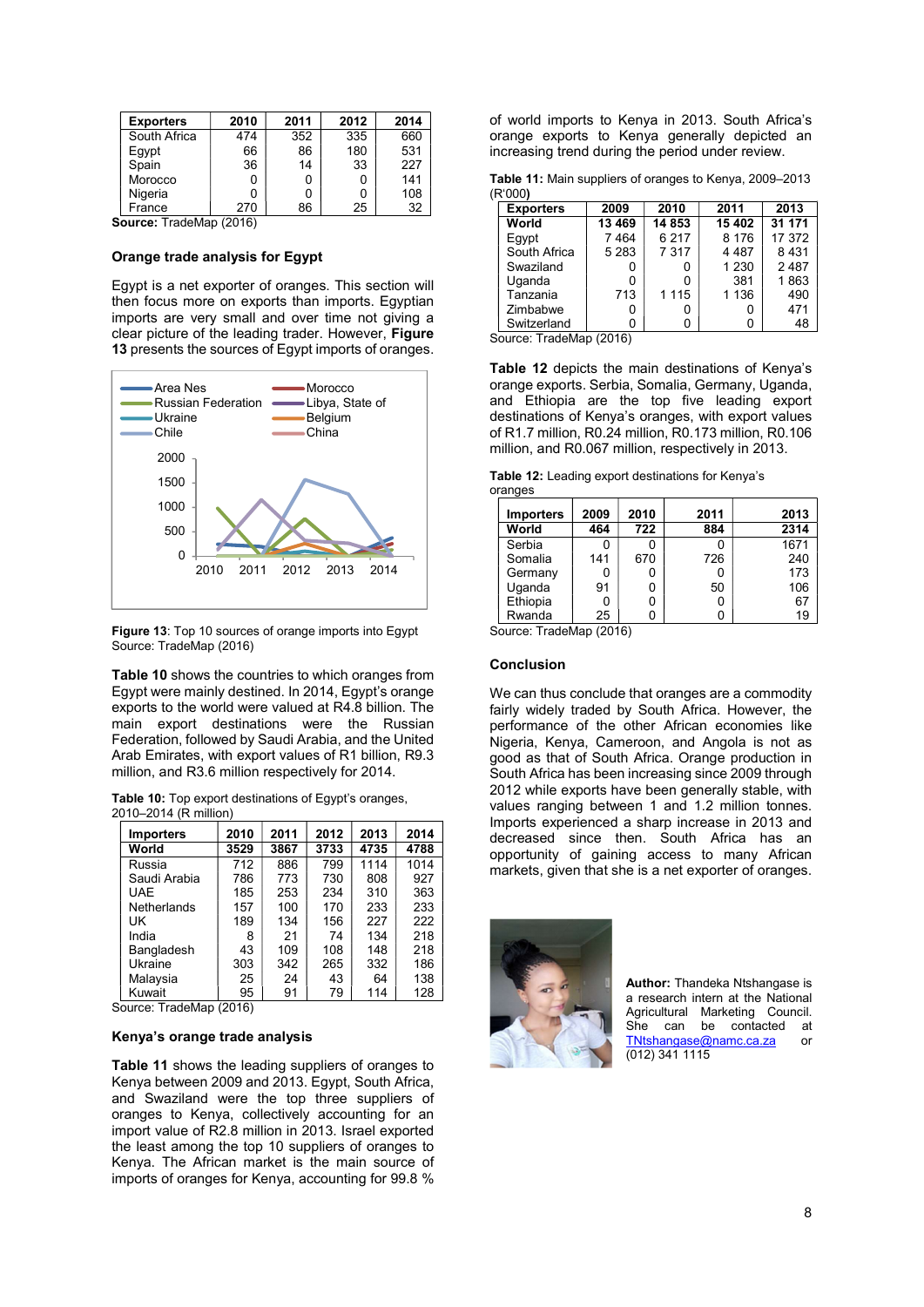#### ANALYSIS OF SOUTH AFRICA'S AGRICULTURAL IMPORTS SINCE THE INTRODUCTION OF THE AGREEMENT ON INTRODUCTION OF THE AGREEMENT ON AGRICULTURE (AoA)

#### Introduction

In April 1994, contracting parties to the General Agreement on Tariffs and Trade (GATT), including South Africa, officially signed the Marrakesh Declaration, which established the World Trade Organization (WTO) as an institutional framework for overseeing further trade negotiation rounds and adjudicating trade disputes. The declaration also formalised the successful conclusion of the sevenyear Uruguay Round (UR) of multilateral trade negotiations, a round of talks where agricultural products were comprehensively included for the first time. Subsequently, agricultural trade was subject to less discrimination, though it is still regarded as the poor cousin of trade in industrial or manufactured goods with respect to protection levels.

Sandrey (2006) assessed the impacts of the Agreement on Agriculture (AoA) on the South African sector ten years after the establishment of the WTO. He concluded that although the policies and the resultant institutional framework the new South Africa inherited as it emerged from the troubled years of the apartheid era still heavily influenced South Africa's agriculture, there had been major changes over the 10 years to 2006. These changes included land reform programmes; the introduction of minimum wages and other employment conditions for farm workers; the deregulation of the Control Boards; substantial liberalisation of international trade; and the withdrawal of a large proportion of the farmer support services provided to commercial and small-scale farmers alike.

The AoA influenced the agricultural sector in South Africa through several different channels such as domestic policy (with tariff policy as sub-set), and offshore market access conditions, although arguably domestic policy reforms went beyond any changes mandated by the UR. The objective of this paper is to evaluate the impact of South African agricultural trade performance since the inception of the AoA from the perspective of agricultural imports.

#### South Africa agricultural trade performance

After the WTO trade liberalisation, South Africa came into play through the removal of imports quotas and tariffs at the borders. This was aimed at increasing South Africa's participation and export competition in the global market. However, this has increased the competition of agricultural products in different markets in the world, which include the European Union, Africa and the USA. Figure 14 shows South Africa's agricultural trade performance between 1996 and 2014. Since the implementation of AoA in world markets, South Africa's agricultural trade improved at an average rate of 13 % between 1996 and 2015.



Figure 14: South Africa's agricultural trade performance. 1996–2015 Source: TradeMap, 2016

#### The agricultural import profile

In 2015, South Africa imported agriculture goods valued at R92 billion, with EU-28 being the leading supplier, accounting for imports worth R28 billion. Swaziland was in second place with R7.2 billion, followed by Argentina, China and Thailand (see Table 13 in Appendix A).

Table 14 (see Appendix A) expresses the same data as in Table 13 as percentage shares of South Africa's main suppliers of agricultural imports between 2010 and 2014. Imports from the EU were somewhat stable during the period, with a low of 26.8 % in 2012 and a high of 32.5 % in 2014, before declining again to 30.5 % in 2015. Swaziland's share increased significantly between 2010 and 2015 (by 2.1 %), and this was largely due to an increase in sugar imports. Shares from both Argentina and China showed fluctuations against a general decline, while those from Thailand, Brazil, the USA and Namibia also declined over the period. The lower segment of Table 14 shows that the respective shares for India and Indonesia both slowly increased.

Tables 15 and 16 (see Appendix A) show the main agricultural products imported by South Africa between 2010 and 2014. Wheat and rice were the largest imports, and are both essentially staple foods. Poultry was the third largest single product (R4.5 billion in 2015), followed by spirits and cane sugar. The large increase in maize imports is attributed to the prolonged drought conditions that reduced domestic production and hence compelled South Africa to import significant quantities of maize.

Again, Table 16 (see Appendix A) presents the same data as Table 15 expressed as percentage shares, and shows that agricultural imports as a share of total imports is generally stable, though fluctuating somewhat. Demand for poultry meat has been steadily increasing, and between 2010 and 2015 these imports increased by 1.6 percentage points in terms of share.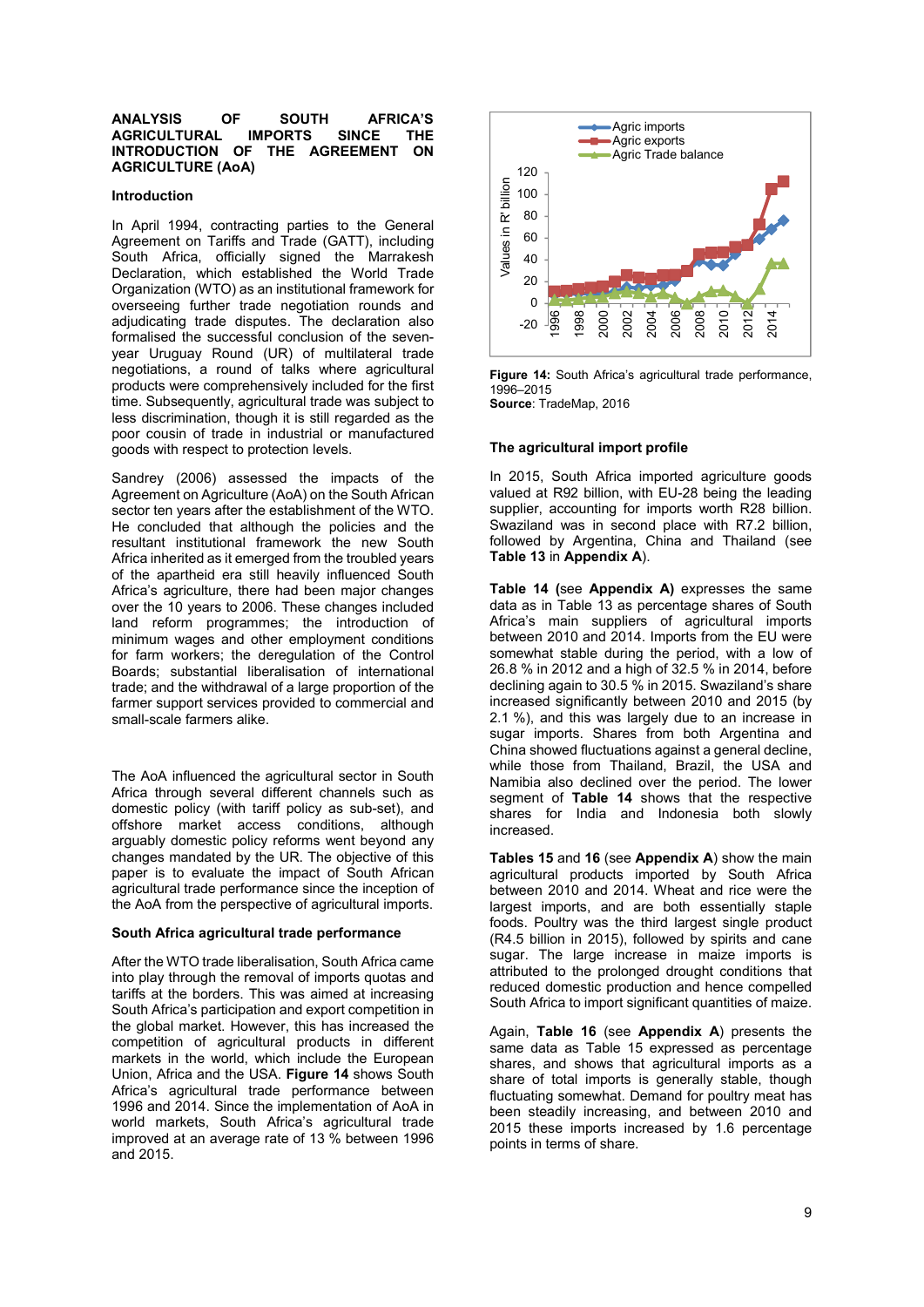South Africa's agricultural trade (both exports and imports) are easily identifiable in terms of destinations or sources. The European market remains a vibrant market with the emergence of other markets presenting an interesting dimension. The sources of South Africa's imports are very concentrated especially for the leading product lines (the demand for poultry is driving the increasing levels of poultry imports).

#### Level of protection for South Africa's agricultural imports

The latest WTO country profile for South Africa reports that, overall, simple average applied tariffs on agricultural products were some 8.4 %, with the comparable bound rates being much higher at 40.4 %. This shows a significant gap between the applied and bound rates overall, and suggests that any WTO agreement is unlikely to lower these applied tariffs in the immediate future. In addition, some 42.1 % of agricultural goods were entering South Africa at duty free rates during 2013.

Table 17 shows the tariff imposed on agricultural imports as reported in the ITC database as at mid-2015. The tariffs are shown for 'members' such as the EU and SADC with preferential access and others (non-members) at the Most Favoured Nation (MFN) rate. Chicken meat, wheat and sugar have all had their non-member tariffs increased by South Africa in recent years.<sup>2</sup> The two highest rates shown in Table 17 are applied to poultry meat and sugar, followed by palm oil. Rice and maize are duty free for all imports, while imports of spirits face a tariff duty of only 1.57 % (they also pay excise duty, though). Note also that South Africa imposed a tariff rate on member countries for wheat and sugar, with both of these products subject to a complex dollar referencepricing rate applied to protect local producers.

| <b>Table 17:</b> Tariff rates imposed on some of the imported |  |  |  |  |
|---------------------------------------------------------------|--|--|--|--|
| agricultural products                                         |  |  |  |  |

| ∽ອ∙∙                     |              |                            |                         |  |  |  |  |  |  |
|--------------------------|--------------|----------------------------|-------------------------|--|--|--|--|--|--|
| HS                       |              | Applied tariff (%) in 2015 |                         |  |  |  |  |  |  |
| code                     |              |                            |                         |  |  |  |  |  |  |
|                          |              | Non-                       | <b>Members</b>          |  |  |  |  |  |  |
|                          |              | members                    |                         |  |  |  |  |  |  |
| 0207                     | Poultry meat | 28.47 %                    | $0\%$                   |  |  |  |  |  |  |
| 1001                     | Wheat        | 11.64 %                    | 0 % (SA imposes 2.89 %  |  |  |  |  |  |  |
|                          |              |                            | on EU countries)        |  |  |  |  |  |  |
| 1005                     | Maize        | 0 %                        | 0 %                     |  |  |  |  |  |  |
| 1006                     | Rice         | 0 %                        | $0\%$                   |  |  |  |  |  |  |
| 1511                     | Palm oil     | 10.00 %                    | $0\%$                   |  |  |  |  |  |  |
| 1701                     | Sugar        | 27.08 %                    | 0 % (SA imposes 16.49 % |  |  |  |  |  |  |
|                          |              |                            | on EU countries)        |  |  |  |  |  |  |
| 2106                     | Food         | 5.91 %                     | $0\%$                   |  |  |  |  |  |  |
|                          | preparations |                            |                         |  |  |  |  |  |  |
| 2208                     | Spirits      | 1.57%                      | $0\%$                   |  |  |  |  |  |  |
| 2304                     | Oilcake      | 6.60%                      | $0\%$                   |  |  |  |  |  |  |
| 2309                     | Animal feed  | 9.09%                      | $0\%$                   |  |  |  |  |  |  |
| $\overline{\phantom{a}}$ |              |                            |                         |  |  |  |  |  |  |

Source: TradeMap, 2016



Author: Yolanda Potelwa is an Economist at the NAMC. Her work includes trade research under the MERC Division. Currently, she is working on issues relating to nontariff measures (NTMs), more particularly SPS issues in the fruit industry. She can be reached at: YPotelwa@namc.co.za or +27 (0)

12 341 1115. This article was co-authored by Prof Ron Sandrey of TRALAC and Dr Moses Lubinga of the NAMC.

-

<sup>2</sup>See 'South Africa: Tariff Policy – Does It Matter?'

by Susara J. Jansen van Rensburg and Ron Sandrey,

TRALAC Working Paper (forthcoming).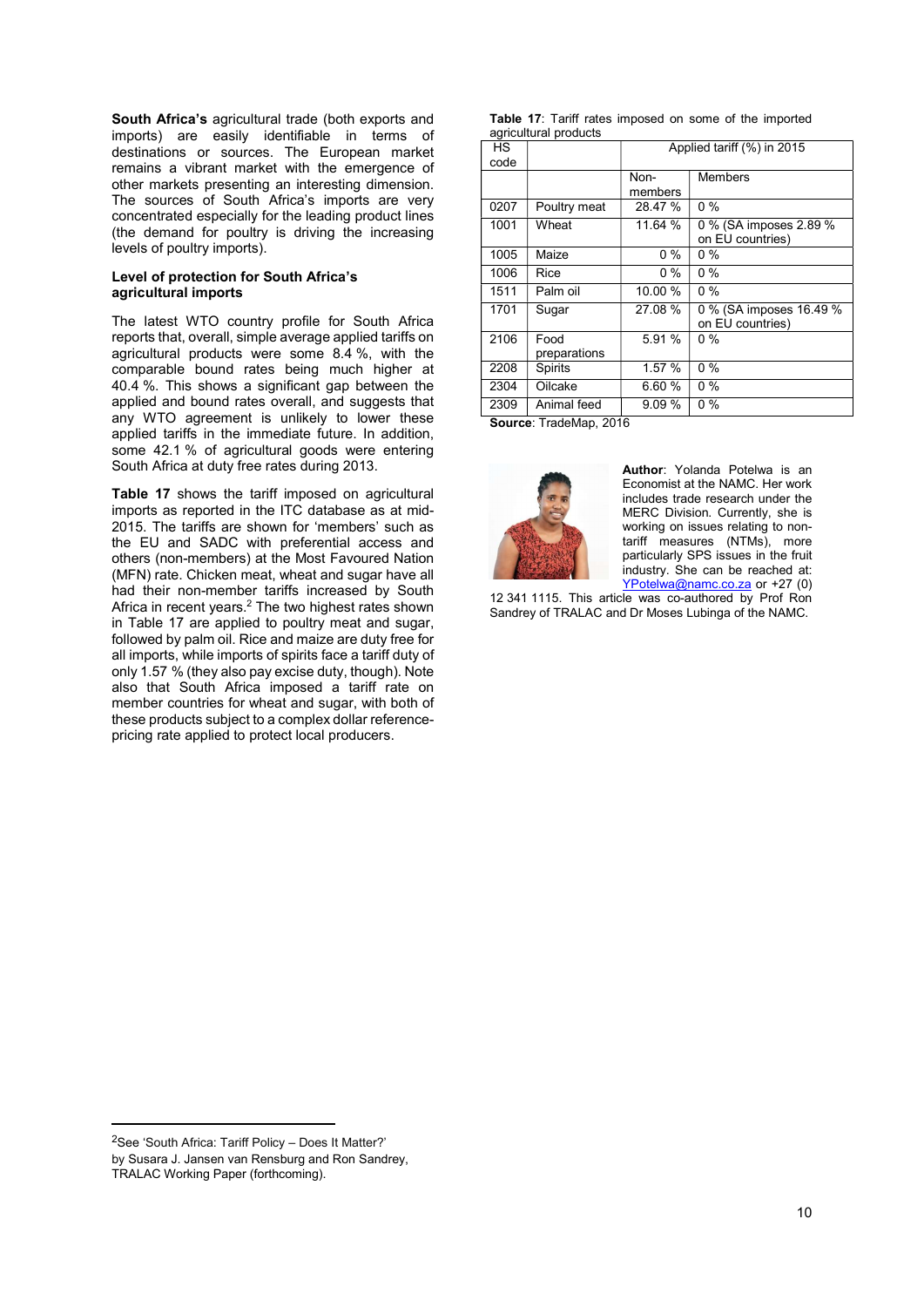## APPENDIX A

Table 6: Top 10 destinations (exports) of SA oranges, including Nigeria, Angola, Cameroon, Egypt, and Kenya (2010–2015) (R'000 000).

| <b>Importers</b>          | 2010 | 2011 | 2012 | 2013    | 2014    | 2015    | Tariff % |
|---------------------------|------|------|------|---------|---------|---------|----------|
| Netherlands               | 754  | 722  | 840  | 1 0 5 3 | 1 1 1 4 | 1 3 9 8 | 15.96    |
| <b>UAE</b>                | 401  | 334  | 393  | 510     | 673     | 714     |          |
| Saudi Arabia              | 352  | 380  | 402  | 443     | 507     | 553     |          |
| <b>Russian Federation</b> | 548  | 519  | 508  | 590     | 571     | 516     | 3.75     |
| UK                        | 258  | 262  | 292  | 379     | 416     | 426     | 15.96    |
| <b>USA</b>                | 250  | 233  | 237  | 268     | 304     | 405     |          |
| Hong Kong                 | 199  | 247  | 202  | 129     | 239     | 376     |          |
| China                     | 31   | 61   | 91   | 160     | 254     | 353     | 11       |
| Portugal                  | 143  | 102  | 147  | 171     | 215     | 342     | 15.96    |
| Canada                    | 128  | 148  | 184  | 217     | 242     | 295     | 0        |
| Nigeria                   | 95   | 0    | 0    | 0       | 0       | 0       | 20       |
| Angola                    | 95   | 0    | 0    | 0       | 0       | 0       | 50       |
| Cameroon                  | 8629 | 86   | 0    | 0       | 0       | 0       | 30       |
| Egypt                     | 649  | 0    | 0    | 0       | 0       | 0       | 30       |
| Kenya                     | 0    | 0    | 0    | 0       | 0       | 0       | 25       |

Source: TradeMap (2016)

# Table 7: Top 9 suppliers of oranges to SA, (2010–2015) (R'000).

| <b>Exporters</b>          | 2010 | 2011 | 2012 | 2013   | 2014    | 2015    |
|---------------------------|------|------|------|--------|---------|---------|
| Swaziland                 | 73   | 129  | 7868 | 16 853 | 9 1 0 5 | 10743   |
| Spain                     | 87   | 877  | 1922 | 1671   | 3 2 9 1 | 3475    |
| China                     |      |      |      |        |         | 1 7 7 6 |
| Egypt                     |      | 209  |      |        |         | 1 0 9 1 |
| <b>Netherlands</b>        |      |      | 139  | 144    | 249     | 216     |
| <b>Russian Federation</b> |      |      |      |        |         | 114     |
| Area Nes                  |      |      |      |        | 22      | 25      |
| United Kingdom            |      |      |      |        |         | 13      |
| Ukraine                   |      |      |      |        |         |         |

Source: TradeMap (2016)

Table 13: Main suppliers of agricultural products to South Africa

| Values in millions of Rand |         |         |         |         |         |         |  |  |  |  |
|----------------------------|---------|---------|---------|---------|---------|---------|--|--|--|--|
| <b>Sources</b>             | 2010    | 2011    | 2012    | 2013    | 2014    | 2015    |  |  |  |  |
| World                      | 48 035  | 59 621  | 72 498  | 79 979  | 84 273  | 92 379  |  |  |  |  |
| <b>EU-28</b>               | 12895   | 16 164  | 19 412  | 22 749  | 27 4 28 | 28 171  |  |  |  |  |
| Swaziland                  | 2 7 9 7 | 3 1 3 8 | 4 7 7 8 | 5987    | 6499    | 733     |  |  |  |  |
| Argentina                  | 4 3 9 1 | 5 5 8 7 | 6828    | 559     | 4 1 6 3 | 5 9 0 7 |  |  |  |  |
| China                      | 2757    | 3 0 2 8 | 5512    | 5697    | 4 5 1 8 | 5017    |  |  |  |  |
| Thailand                   | 3428    | 354     | 4 0 7 7 | 4 4 5 7 | 4 204   | 4 9 0 8 |  |  |  |  |
| Brazil                     | 3033    | 3805    | 4489    | 496     | 35      | 4691    |  |  |  |  |
| India                      | 1427    | 1969    | 27      | 3 7 1 1 | 3667    | 4 1 2 7 |  |  |  |  |
| <b>USA</b>                 | 2497    | 3684    | 2997    | 371     | 3934    | 3852    |  |  |  |  |
| Namibia                    | 2818    | 3 3 8 6 | 3 3 6 5 | 3597    | 2949    | 3568    |  |  |  |  |
| Indonesia                  | 1411    | 1809    | 2 2 4 1 | 2682    | 3931    | 3029    |  |  |  |  |

Source: TradeMap, 2016

Table 14: Main suppliers of agricultural products to South Africa (% share values)

|              | 2010    | 2011  | 2012  | 2013   | 2014  | 2015  |
|--------------|---------|-------|-------|--------|-------|-------|
| <b>EU-28</b> | 26.8%   | 27.1% | 26.8% | 28.4 % | 32.5% | 30.5% |
| Swaziland    | 5.8%    | 5.3 % | 6.6%  | 7.5%   | 7.7%  | 7.9%  |
| Argentina    | 9.1%    | 9.4%  | 9.4%  | 7.0%   | 4.9%  | 6.4%  |
| China        | 5.7%    | 5.1%  | 7.6 % | 7.1%   | 5.4 % | 5.4 % |
| Thailand     | 7.1%    | 5.9%  | 5.6 % | 5.6 %  | 5.0%  | 5.3 % |
| Brazil       | 6.3%    | 6.4%  | 6.2%  | 6.2%   | 4.2%  | 5.1%  |
| India        | 3.0%    | 3.3%  | 3.7%  | 4.6%   | 4.4 % | 4.5%  |
| <b>USA</b>   | $5.2\%$ | 6.2%  | 4.1 % | 4.6 %  | 4.7%  | 4.2%  |
| Namibia      | 5.9%    | 5.7%  | 4.6%  | 4.5 %  | 3.5%  | 3.9%  |
| Indonesia    | 2.9%    | 3.0%  | 3.1%  | 3.4%   | 4.7%  | 3.3%  |

Source: TradeMap, 2016